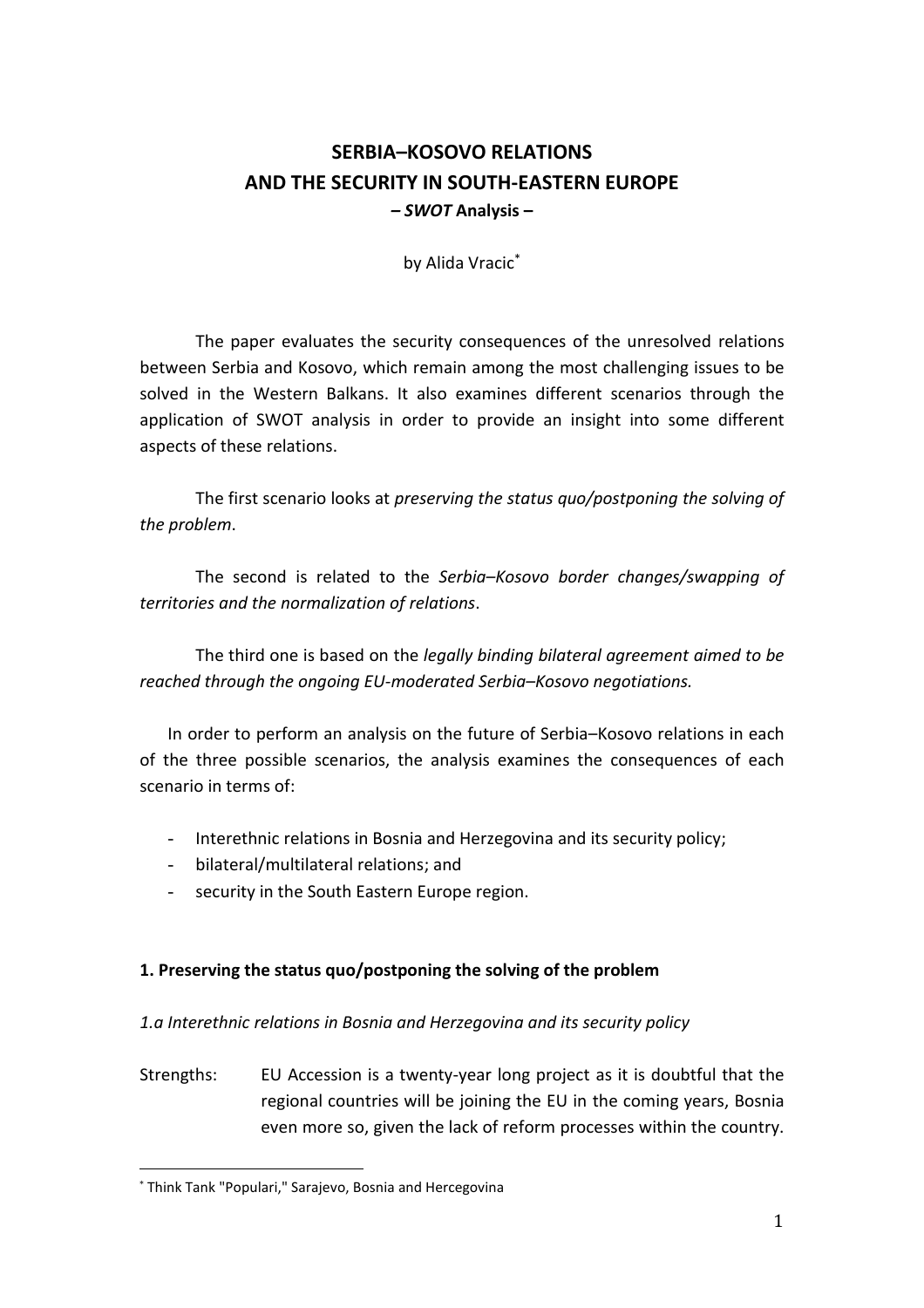The provisions for ascending country to immediately resolve bilateral disputes with neighbouring countries prior to EU membership is therefore not a matter of urgency. In that sense, preserving the status quo would allow the countries (Bosnia and Herzegovina included) to avoid political crises and instead allow them to focus on much needed economic development and institutional strengthening, as well as on increasing connectedness and bringing massive emigration to a halt, etc.

- Weaknesses: Most, but not all members of the United Nations/EU today recognize Kosovo as an independent country. However, there are still many countries that do not yet accept its statehood, including Bosnia. As long as Kosovo is not recognized by Serbia, there is no incentive for Bosnian Serbs to allow Bosnia to do the same. That in many ways distances the two countries, disabling any given potential that may have arisen due to the visa regime between the countries and trade and infrastructure barriers. Existing disputes remain a powerful source of instability.
- Opportunities: Maintaining the status quo avoids Bosnia being tempted to make hasty decisions and instead allows for a more complete approach, assuming that the EU commits to a more dynamic and somewhat fresh approach to the region.
- Threats: As long as active actors in the region (e.g. Turkey, Russia) draw critical geopolitical and economic lines between Serbia and Kosovo, Bosnia is at risk of being dragged into various unfavourable scenarios. Moreover, a lack of clarity that in the long run could harm Kosovo's efforts to complete its process of transformation could have consequences on Bosnia too. Republika Srpska political leaders often portray Bosnia and Herzegovina as a failed or failing state, and anticipate the independence of the autonomous Bosnian entity. An absence of progress in Kosovo could see those statements reiterated.

#### **1.b Bilateral/multilateral relations**

Strengths: Putting aside contested issues, the countries of the region are in the position to pursue all other relevant reforms to be implemented nationally, within institutions, following a structured process.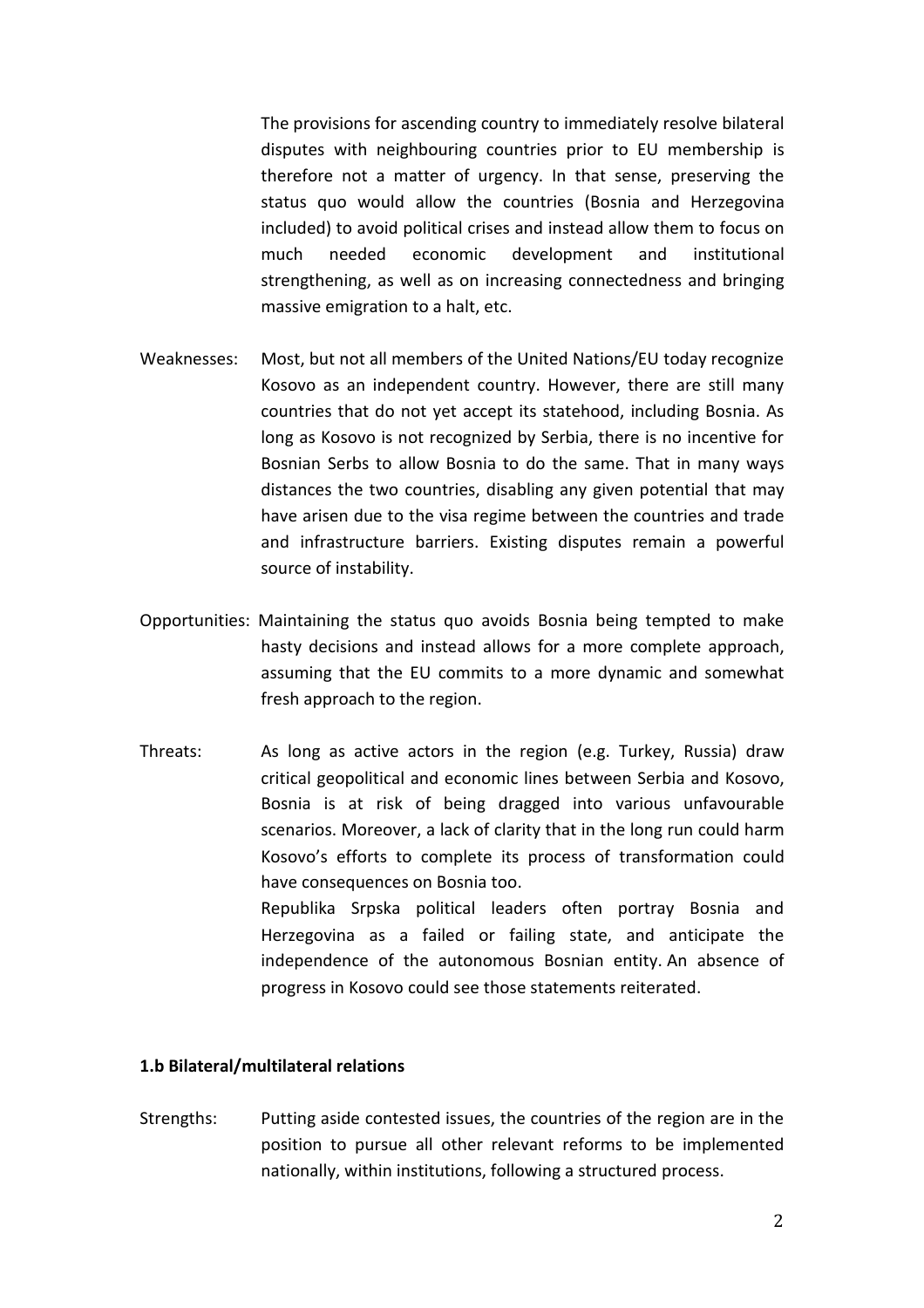- Weaknesses: It has been clearly stated that the EU will not accept territorial disputes and that those will have to be resolved prior to EU membership. The EU has made it clear that neither Serbia nor Kosovo will join the EU before a complete normalization of relations between them. This is causing both countries to suffer financially and in terms of development. Preserving the status quo, ultimately, weakens the prospect for membership in the region.
- Opportunities: More time left to work out the exact locally accepted modalities for the regional countries to work through various open issues.
- Threats: Other actors (e.g. Russia, Turkey) might offer (multilateral) initiatives and push for different options that may not meet the principal standards of the EU.

### **1.c Security in the South Eastern Europe region**

- Strengths: Preserving the status quo is seen as better than rushing into potential scenarios that could re-awaken the conflicts of the past and that could potentially lead to situations that cannot be controlled, primarily from a security perspective.
- Weaknesses: Serbia/Kosovo dispute is considered to be the most relevant dispute remaining to be resolved in the Western Balkans region. Until now, there has been no movement by the five non-recognizing EU members towards recognition of Kosovo in the past ten years. Preserving the status quo may inevitably lead to more emigration, which could worsen the stability and security situation in the countries of the region.
- Opportunities: The EU is still a principal actor to look towards for facilitating more thoughtful change, given that it can significantly alter its approach to a more realistic, more dynamic and fresh approach in the region.
- Threats: The process of euro integration slowly disappears from the political agenda of the Western Balkan governments, while geopolitics again comes to the forefront. Maintaining the status quo may lead to a period of real stagnation, with Kosovo not being recognized meaning it will go on without access to the UN and the UN agencies.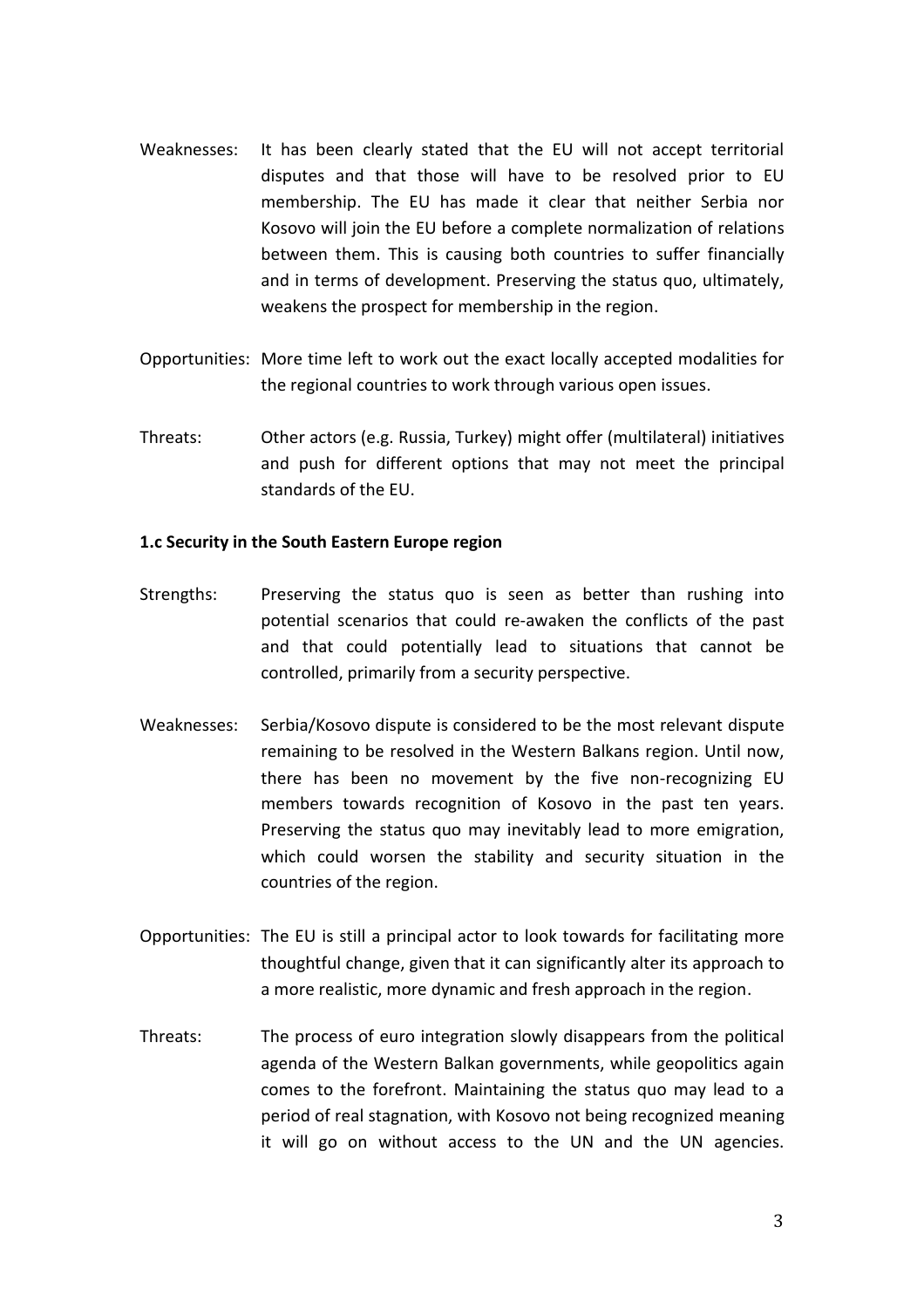Ultimately there will be little Kosovo can offer its citizens. Thus waiting too long, undecided, could result in unwanted scenarios.

## **2. Serbia–Kosovo border changes/swapping of territories and the normalization of relations**

### **2.a Interethnic relations in Bosnia and Herzegovina and its security policy**

- Strengths: A regional initiative may be seen as a step forward and as an example of reconciliation and political maturity, and therefore welcomed. Once Serbia–Kosovo peacefully swap territories and normalize relations, Bosnia may consequently recognize Kosovo, followed by implementing a visa-free regime and promoting trade, energy, infrastructure and TMT agreements.
- Weaknesses: Bosnia may attempt to open up its own conflicting cases, reshaping its national priorities, which may thus re-focus attention again on matters that have little impact on living conditions in the country and of its citizens, thus ultimately losing time and energy that could be better directed towards much more important reforms.
- Opportunities: Given a peaceful, mutually satisfactory agreements being reached between Serbia and Kosovo, the result might pave the way for relaxing ethnic tensions within Bosnia, once the Kosovo issue is no longer in dispute.
- Threats: If the border changes go in the direction of ethnic homogeneity, we could see a damaging impact on Bosnia and the wider region. In particular, strong parallels could be made for Bosnia, given its constitutional/entity/set-up. Also, given the decade-long calls for secession by the Republika Srpska's political leaders, spillover effects carry a risk of new political conflicts and a stalemate in Bosnia.

#### **2.b Bilateral/multilateral relations**

Strengths: Once the borders are agreed upon and defined, this marks an end to all unilateral claims and positions that currently prevail. This would allow for more effective resolutions of some outstanding bilateral and multilateral issues with a view to unlocking greater benefits stemming from an increase in trade and economic flows.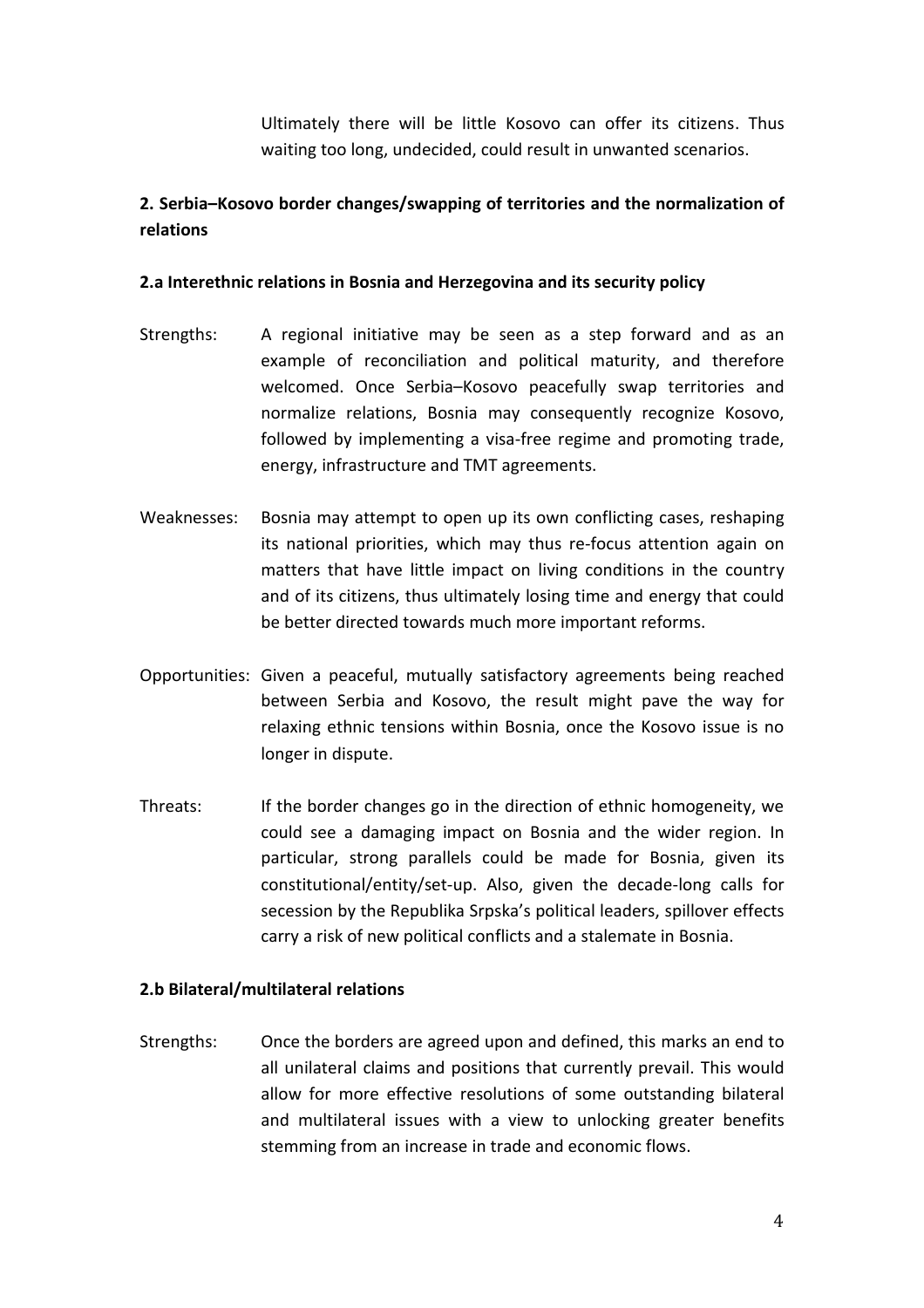- Weaknesses: Possible long-term damage of the current institutional framework and inability to replace it with new structures in a timely fashion.
- Opportunities: From the security perspective, the role of Russia (Russia supports the resolution of the Kosovo problem, providing it is acceptable to Serbia), China and Turkey could effectively decline, allowing the EU process to move in a fuller way. For its part, Kosovo gets to be a full member of the international community and has a clearer path to EU membership. It could immediately join the Council of Europe, bringing to its people the protection of the European Court of Human Rights, and also NATO.
- Threats: Unless the conditions are profoundly changed for the better on the ground – primarily, the economy – the swaps will do little to stabilize, let alone improve, domestic political conditions within the country. A territorial exchange between Kosovo and Serbia will certainly not bring a meaningful improvement in relations given the current state of development/of the economy. It is understood that Kosovo's UN membership would guarantee that the remaining five EU member countries accept its recognition. Prior to any border swap, and any eventual benefits derived from it, it must be clarified whether the five countries would recognize Kosovo and under which conditions. Unless the conditions are absolutely clear and implementable, the security risks remain.

#### **2.c Security in the South Eastern Europe region**

- Strengths: Genuine regional action may be seen as more appropriate due to the longstanding efforts to provide an appropriate platform for the reconciliation and to pave a way for others in the region to follow.
- Weaknesses: N/A
- Opportunities: Regional actors earn credibility with the EU, and the EU helps ensure a speedier enlargement process. Should it agree to the border swaps, the EU may retract its principles and procedures/conditions designed for all in order to compete and finalize the entire negotiation process before EU accession.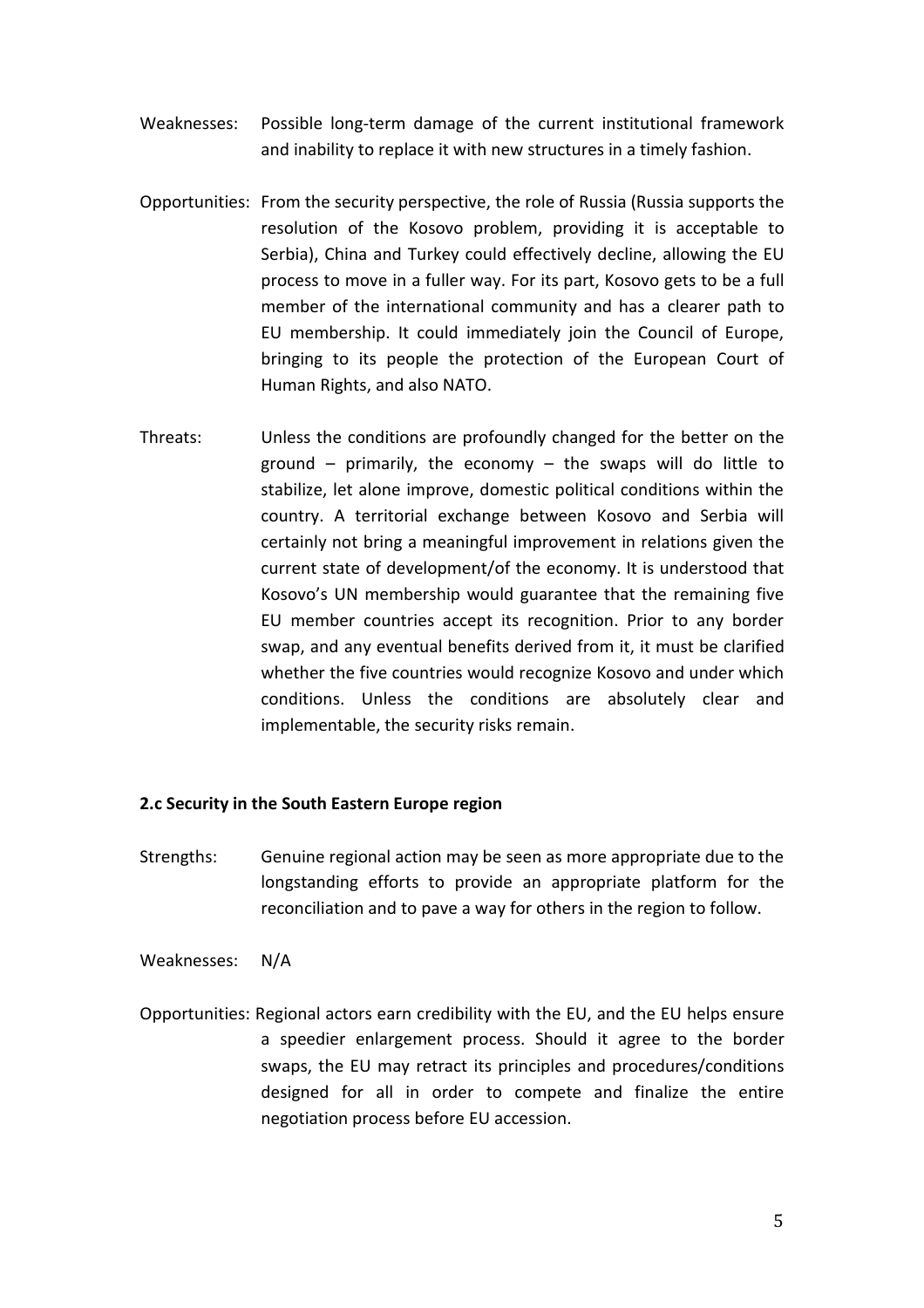Threats: Given the context, i.e. adjustment of the borders, discussions over the territories have always been a contentious topic in the Western Balkans and it is evident that anxiety could quickly flare up. The threat arises from a miscalculation regarding capacities/legitimacy of the local governments to manage peaceful and institutional border change, and/or the EU's failure to efficiently supervise the process. Unless the agreed changes enjoy legitimacy from all actors on the ground and the EU sets clear steps towards unlocking Serbia/Kosovo's EU outlook, it may well lead to tensions and possible spillover effects onto other areas of the region and put the progress of the last two decades at risk.

### **3. Legally binding bilateral agreement to be reached through the ongoing EUmoderated Serbia–Kosovo negotiations**

### **3.a Interethnic relations in Bosnia and Herzegovina and its security policy**

- Strengths: EU highlights the importance of numerous basic principles of its enlargement policy that apply to all, especially less advanced countries (e.g. Bosnia) in terms of EU accession.
- Weaknesses: n/a
- Opportunities: Building on the Serbia–Kosovo example, this approach should allow provisions for other countries dealing with bilateral disputes to move forward on their respective European paths, which will gradually lead towards a comprehensive agreement and sustainable implementation.
- Threats: No visible results from Brussels, which may eventually lead to the EU's diminished influence in the region.

#### **3.b Bilateral/multilateral relations**

Strengths: For both Kosovo and Serbia, EU dialogue has already provided a window of opportunity manifested in the EU–Kosovo Stabilisation and Association Agreement. For Serbia, it allowed the opening of accession negotiations. The EU dialogue also offers possibilities for the strengthening of regional relations, attempting to build on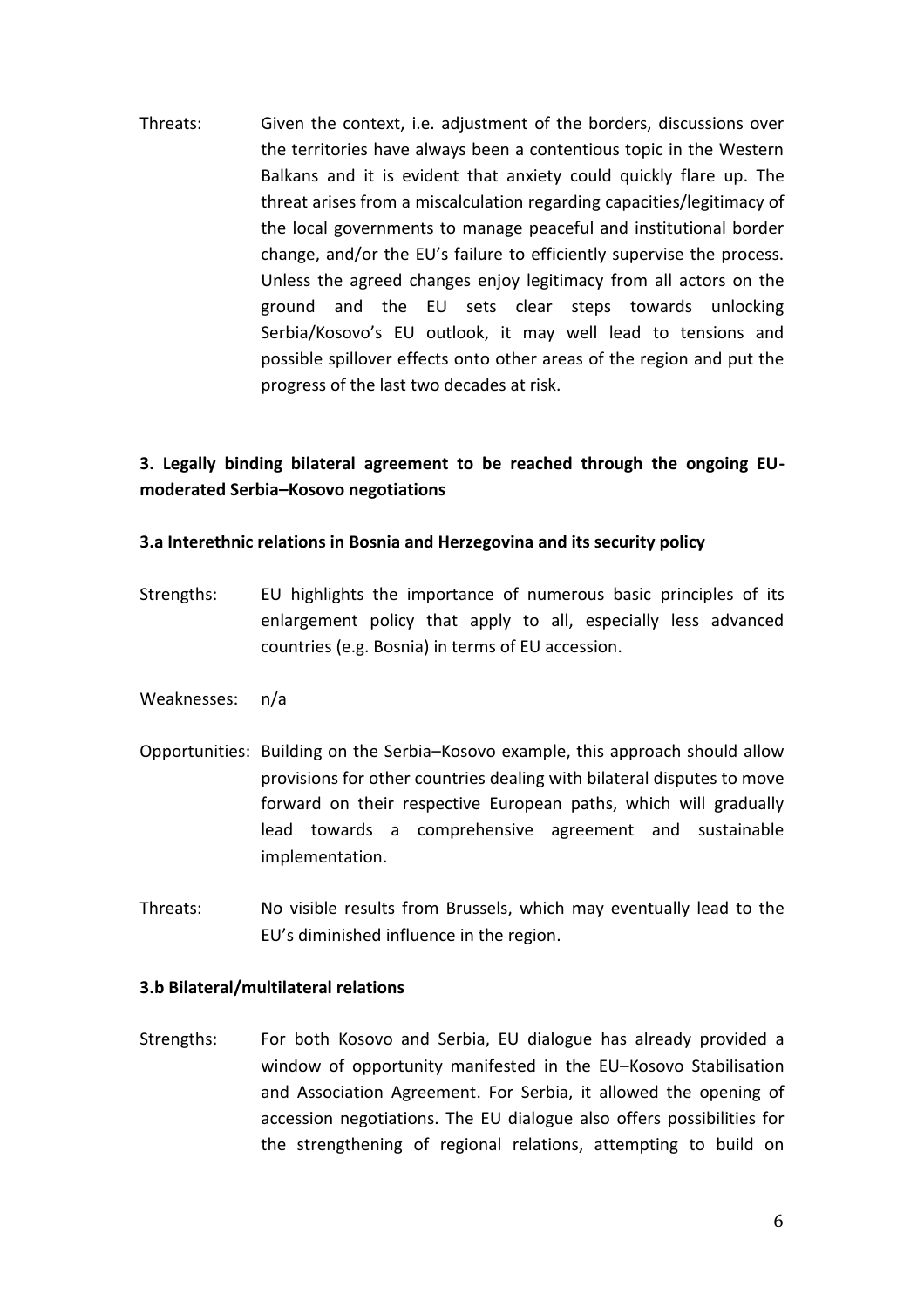regional security cohesion, and opens many opportunities for the EU to put itself forward as a more relevant player.

- Weaknesses: Growing awareness within the Western Balkans and the EU that the current dialogue architecture does not deliver as expected, coupled with the risk that the EU's internal processes may negatively affect the Western Balkans dynamics. The EU's complex internal developments with its member states, the lack of popular support for EU enlargement and the absence of the EU's enlargement commitment towards the region weakens the dialogue.
- Opportunities: Ensuring that outstanding bilateral/multilateral matters are not addressed in a vacuum without the EU's participation.
- Threats: The greatest threat is the waste of valuable time that could be otherwise used to pursue economic development, trade growth and the depopulation prevention agenda. An inefficient and stagnant dialogue and the accompanying political processes may not deliver tangible and/or meaningful results in a meaningful timeframe. Dedicating insufficient political attention to other key areas over a longer period of time may threaten to slow down and even stall critical processes that could lead to economic growth and prosperity.

#### **3.c Security in the South Eastern Europe region**

- Strengths: A structured EU-moderated process would otherwise be difficult to replicate. It offers an arguably well-defined road to resolving outstanding bilateral issues and improving the overall situation in the region.
- Weaknesses: Serbia and Kosovo committed to an EU-mediated dialogue to improve relations and resolve all outstanding issues between them in 2013, but little progress has been made since then.
- Opportunities: The EU becomes increasingly visible in the dialogue, to the degree that it makes sure that the already agreed points are implemented. This may drive a substantive consensus and encourage the EU Member States on their long-term strategy for the region. Throughout the process, Kosovo continues to obtain a high level of international recognition.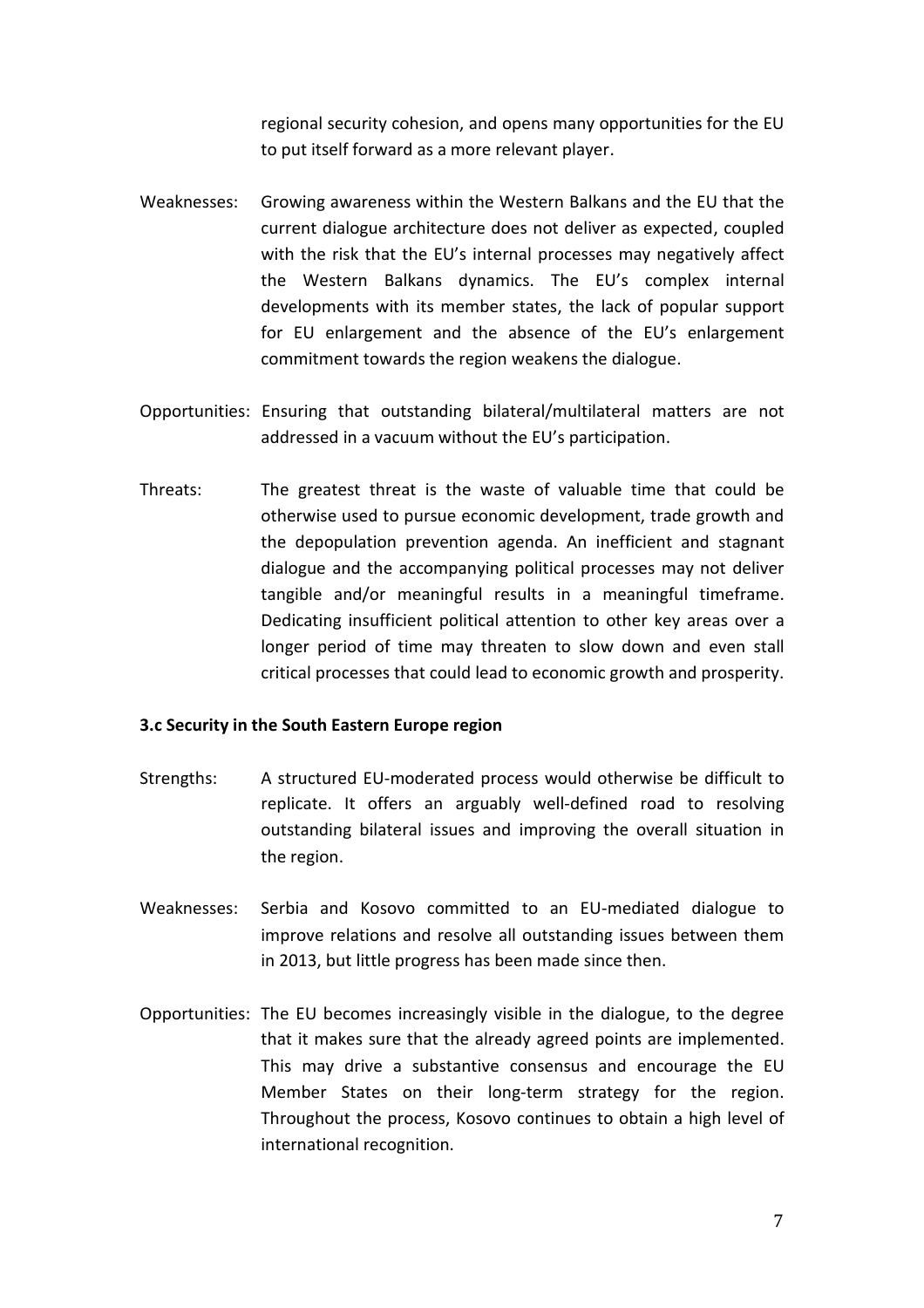Threats: The failure of the EU-moderated process to deliver meaningful results in a timely manner may limit its ability to deepen its influence in the region.

In conclusion, there are several different ways for the Serbia/Kosovo relations to be resolved, and each requires a very comprehensive approach in order to maintain the current level of stability in the region and the Southeast Europe.

As for the EU, it has several options at its disposal. The most obvious one is to go back to a clear position, conditioning Serbia to recognize Kosovo and its current borders, stating clearly that otherwise it will not be able to join the EU. For Kosovo, it is of the outmost importance to pursue much needed reforms, and to implement programmes focused on economic and social reform and education, that can contribute to the economic development and expand its markets, with a main focus on what matters most to its citizens.

Border change/swap of territories has been the most noticeable suggestion in the past months, and the EU and US have softened their uncompromising stance on the borders in the Balkans. Moreover, Russia stated it would support any deal that Serbia is OK with. Given the recent history and greater context, all domestically generated initiatives indeed should be welcomed; however, if such an agreement is on the table, both the countries involved and the EU must ensure that all the details of such agreements are clear and transparent, and, moreover, acceptable for all. Undeniably, in the past, discussions on border changes and territories would almost certainly have led to tensions and possible conflict.

Discussions on territorial swaps so far have been short of all the important elements, and this has motivated various unfavourable scenarios.

If border correction between Kosovo and Serbia is not on the table as an option for the final peace deal, and if the Association Plus is dead, and thus the EU cannot formulate a credible and forceful enlargement package, the question remains as to what will happen, not only to Serbia and Kosovo, but to the entire region. How realistic is to expect a forthright attitude towards enlargement in the Western Balkans as Junker stated while, given the EU internal challenges at the moment, there is no way to predict the future course.

According to April 2011 projections for the country, the number of Kosovo citizens living abroad rose from an estimated 703,000 to 828,000, or around 46 per cent of the population, by the end of 2016. During 2014 and 2015, approximately